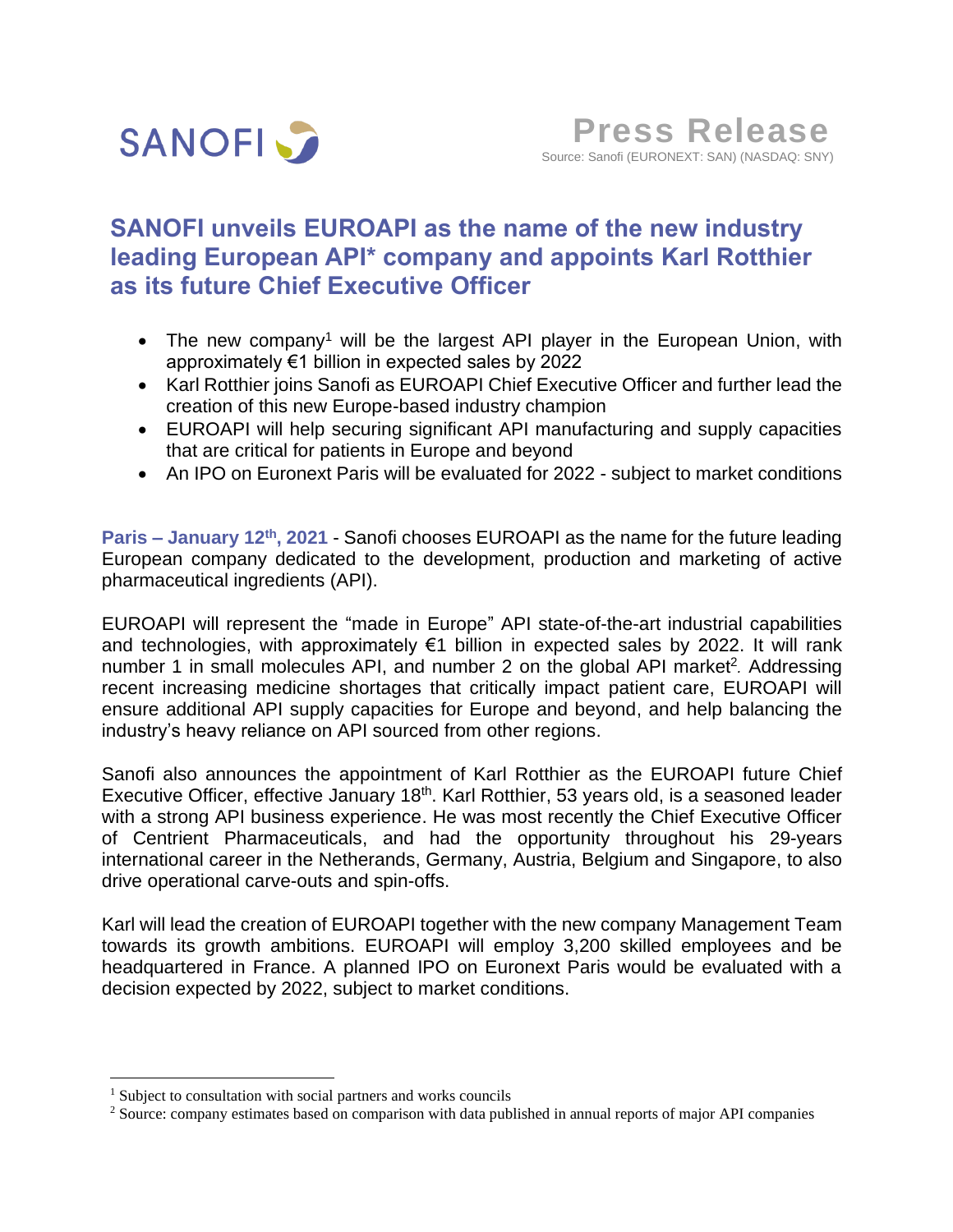Philippe Luscan, Executive Vice President, Global Industrial Affairs at Sanofi*, said: "We are very pleased today to unveil EUROAPI and welcome Karl to lead this future industry champion, as it gives further substance to our ambitious project. Sanofi is fully committed to the new company's success, including by establishing a long-term customer relationship with EUROAPI and holding a minority stake of approximately 30% in it. To provide the optimal conditions for success, Sanofi intends the new company to be debt free in order to maximize its future investment capacities."*

Karl Rotthier, future CEO of EUROAPI emphasizes*: "I am particularly delighted to join EUROAPI and look forward to working with my colleagues in creating an agile, stand-alone company, able to unlock its growth potential in a market sustainably growing at a pace of 6% per year<sup>3</sup> . Building on a strong industrial legacy built over decades and broad expertise and experience, EUROAPI would help secure a greater stability in supplying quality drugs to millions of patients worldwide."*

The project announced by Sanofi in February 2020, consists of creating a standalone company which will combine Sanofi's API commercial and development activities with six of its European production sites: Brindisi (Italy), Frankfurt Chemistry (Germany), Haverhill (UK), St Aubin les Elbeuf (France), Újpest (Hungary) and Vertolaye (France). EUROAPI will have significant competitive strengths, including a broad portfolio of 200 APIs with both volume and niche products, high standards of quality and industrial means, competitive pricing and technologies across Europe, and will leverage an extensive commercial network covering more than 80 countries.

## **\*About Active Pharmaceutical Ingredients (API)**

Active pharmaceutical ingredients or APIs are the chemicals or biologicals which have a beneficial therapeutic effect in a medicine. These are the essential molecules used in the composition and the production of any drug.

## **About Sanofi**

Sanofi is dedicated to supporting people through their health challenges. We are a global biopharmaceutical company focused on human health. We prevent illness with vaccines, provide innovative treatments to fight pain and ease suffering. We stand by the few who suffer from rare diseases and the millions with long-term chronic conditions.

With more than 100,000 people in 100 countries, Sanofi is transforming scientific innovation into healthcare solutions around the globe.

Sanofi, Empowering Life

<sup>3</sup> *Source: Future growth estimate based on expert interviews and Technavio Report "Active Pharmaceutical Ingredients Market by Manufacturing Type and Geography – Forecast and Analysis 2020-2024", Dec. 2019*